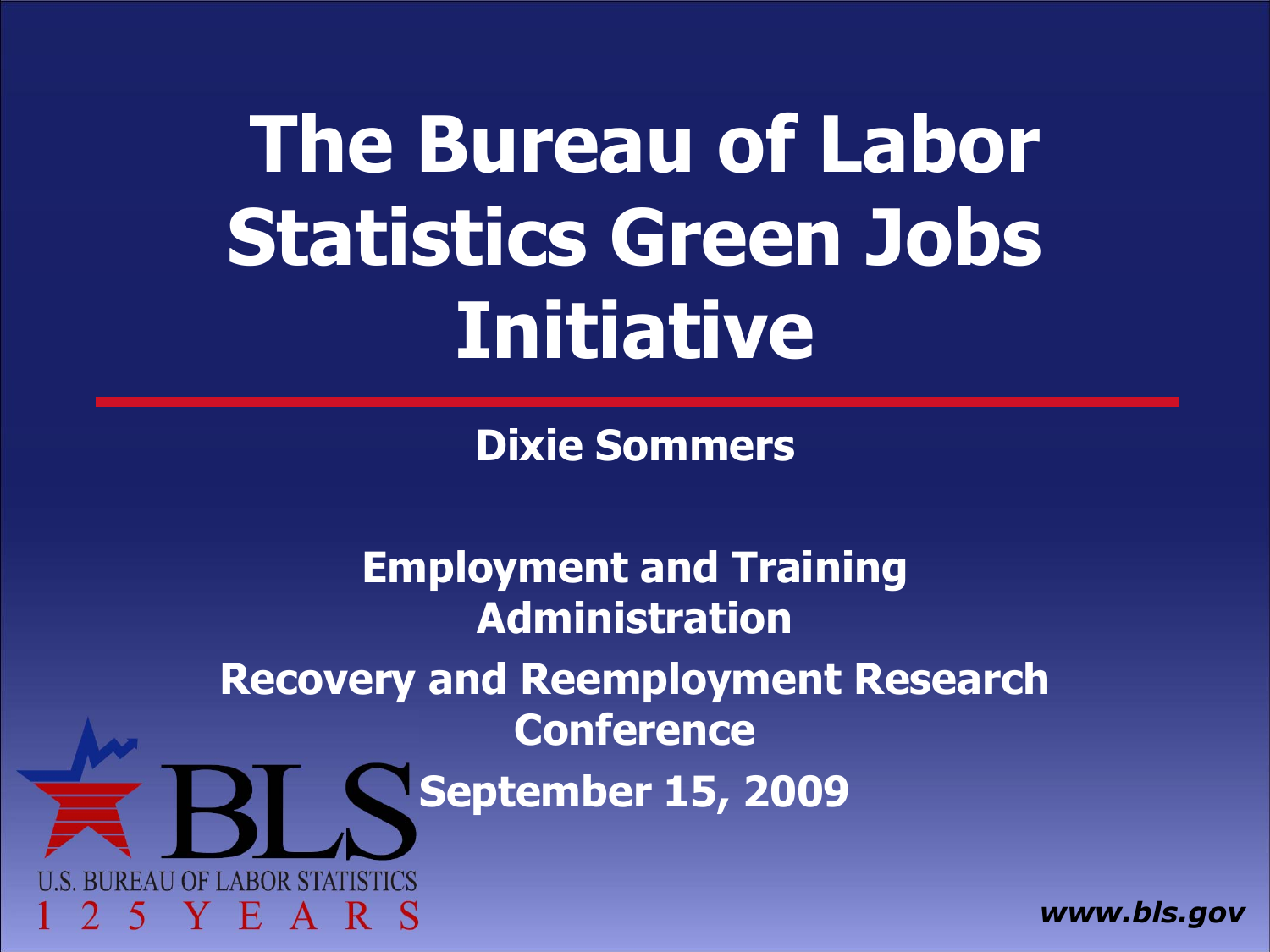#### **BLS Green Jobs Initiative**

**People are asking** What's a green job? How many are there? If the number growing? Are these good jobs? ■ As the chief source of data on jobs, BLS is working on ways to provide answers

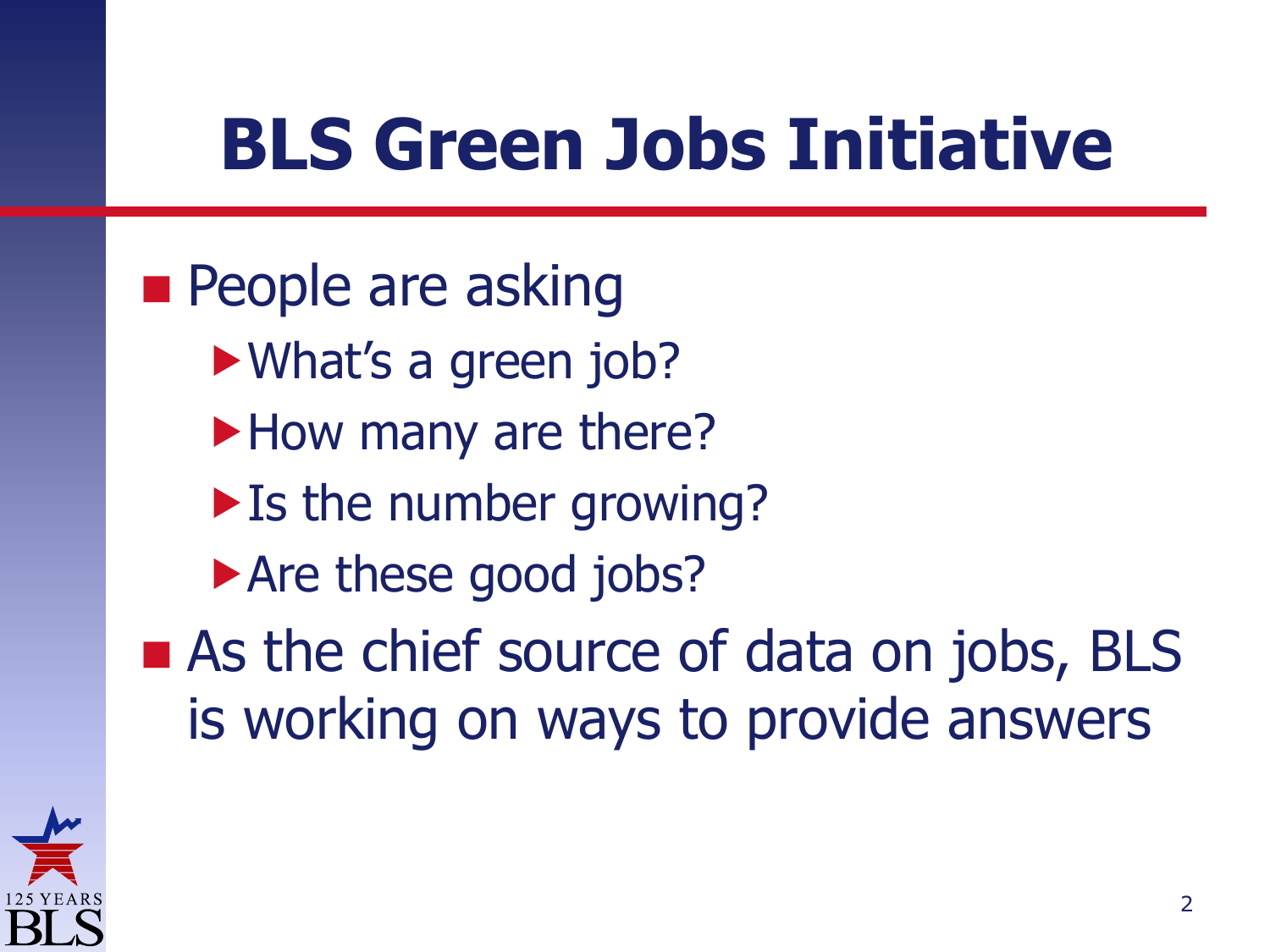### **BLS Green Jobs Initiative**

- **President's 2010 budget requests** funding for BLS to develop new data on green jobs
- Goal is to provide information on:
	- ▶Number of green jobs and trends over time
	- Industrial, occupational, and geographic distribution of these jobs



What these jobs pay and what education they require  $3<sup>3</sup>$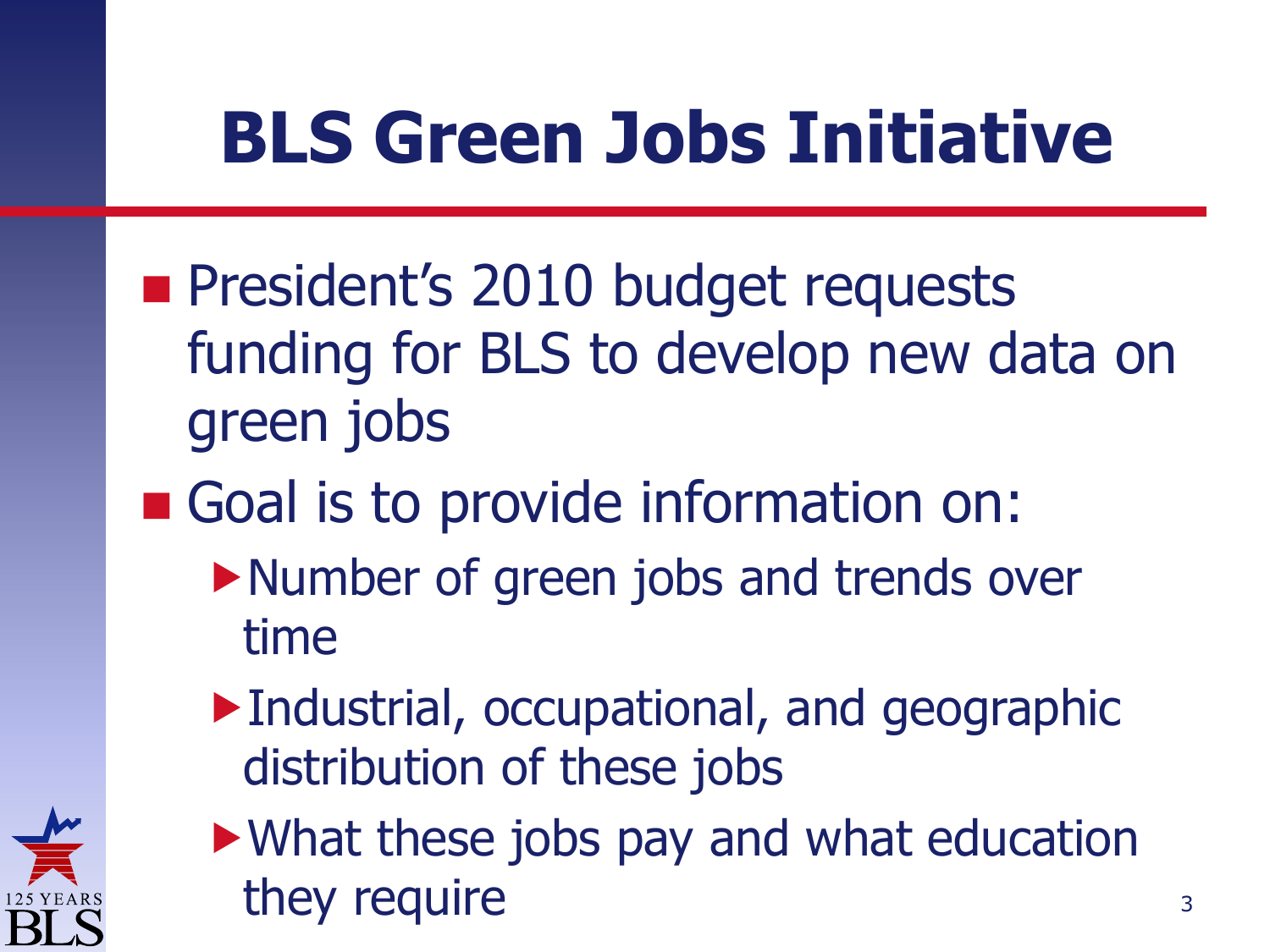### **What we have done so far...**

#### **Reviewed the literature**

- $\triangleright$  To understand issues such as renewable energy, energy conservation, and greenhouse gas abatement
- approaches developed by others  $\triangleright$  To examine definitions and measurement
	- O\*NET green jobs study
	- State surveys and studies
	- Studies by other private and public organizations

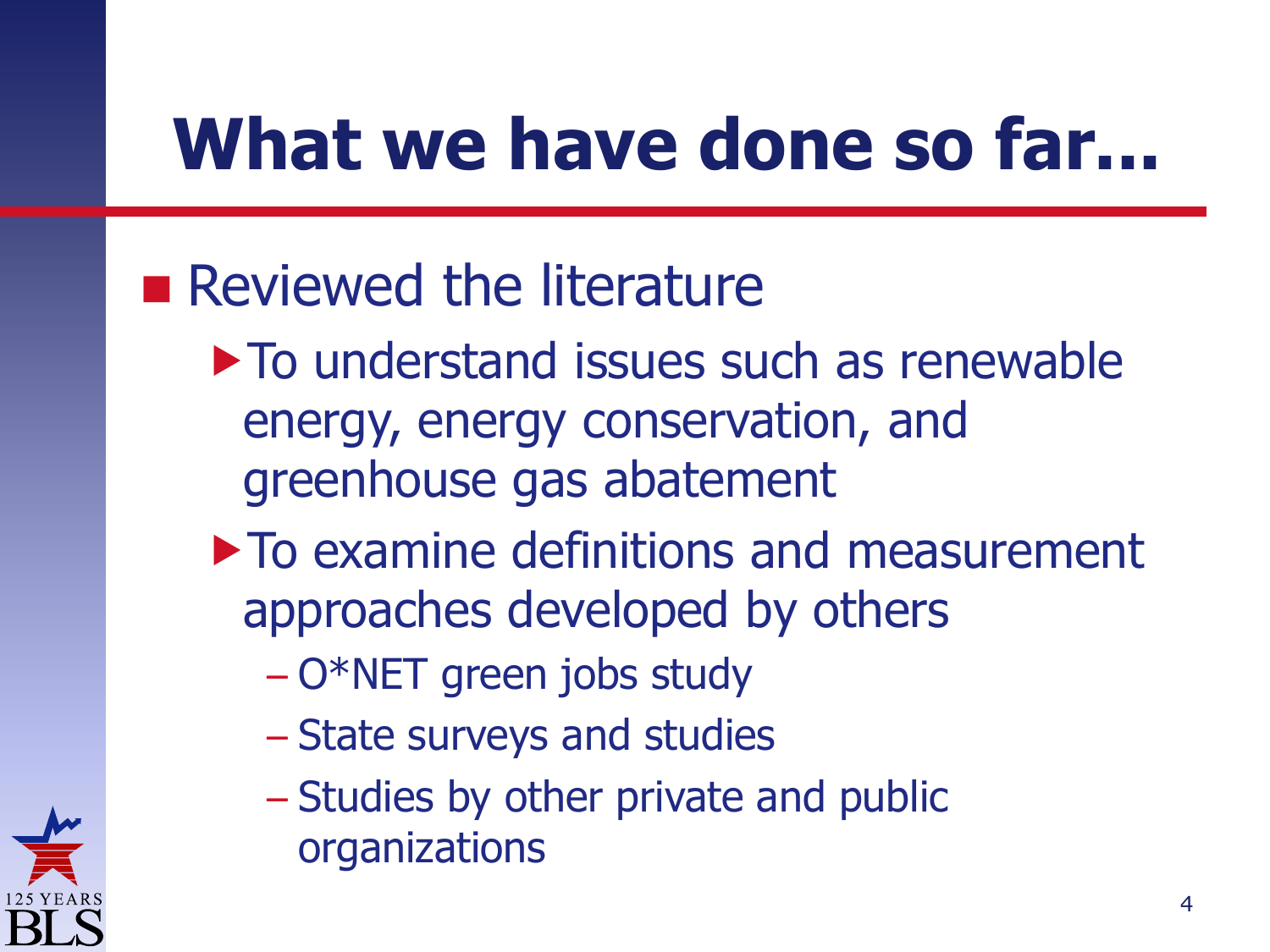### **What we have done so far...**

- **Learned from State green jobs studies** 
	- Surveys in California, Michigan, Oregon, **Washington**
	- Analytical studies in Connecticut, Michigan, New York
- **" "Understanding the Green Economy"** web site:
	- [http://www.labormarketinfo.edd.ca.gov/?p](http://www.labormarketinfo.edd.ca.gov/?pageid=1032)  [ageid=1032](http://www.labormarketinfo.edd.ca.gov/?pageid=1032)

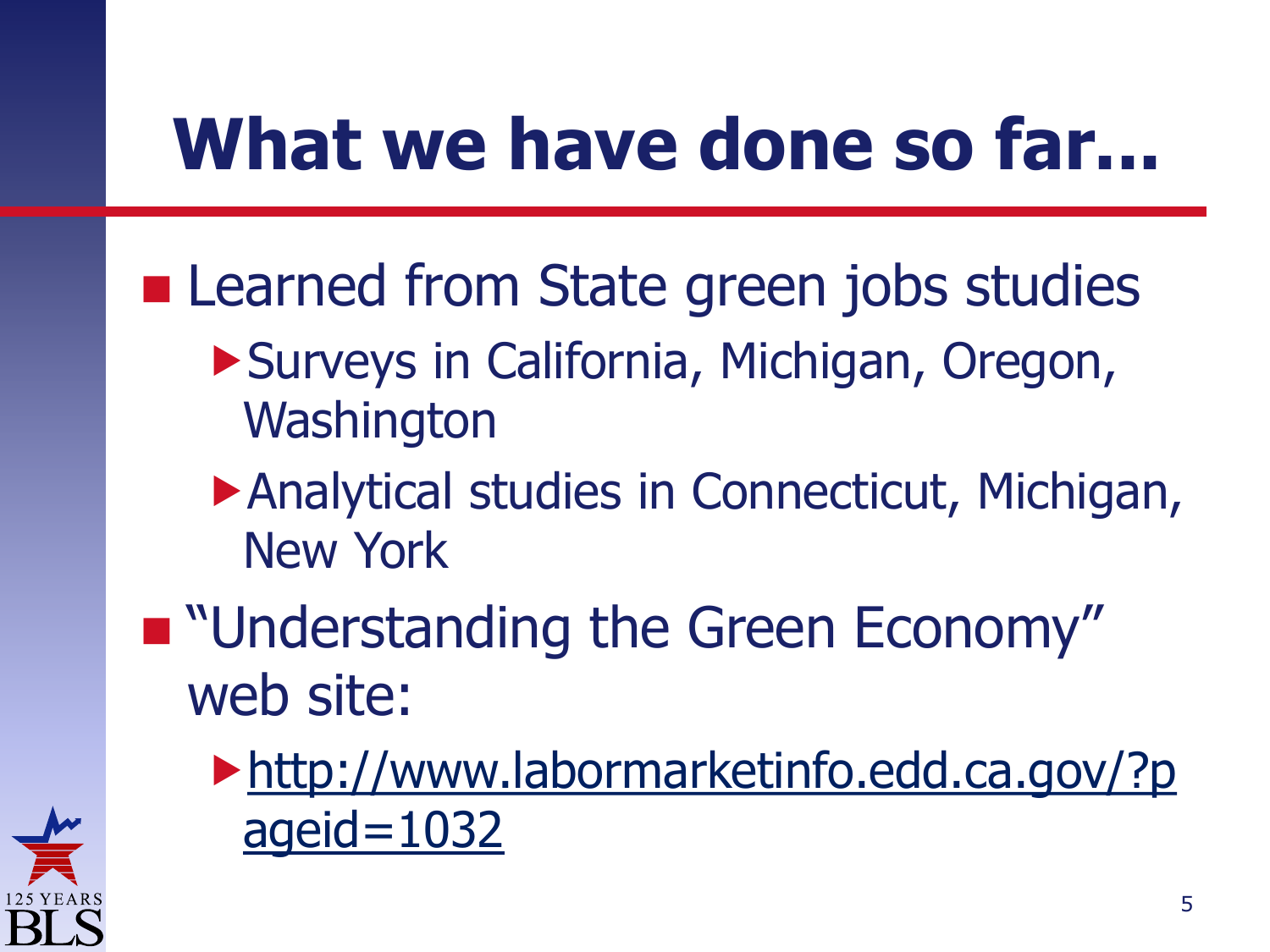### **What we have done so far...**

- Consulted with stakeholders
	- $\triangleright$  To gain better understanding of green economic activities and production processes from experts
	- ▶ Federal agencies: Energy, EPA, and others
	- Industry associations

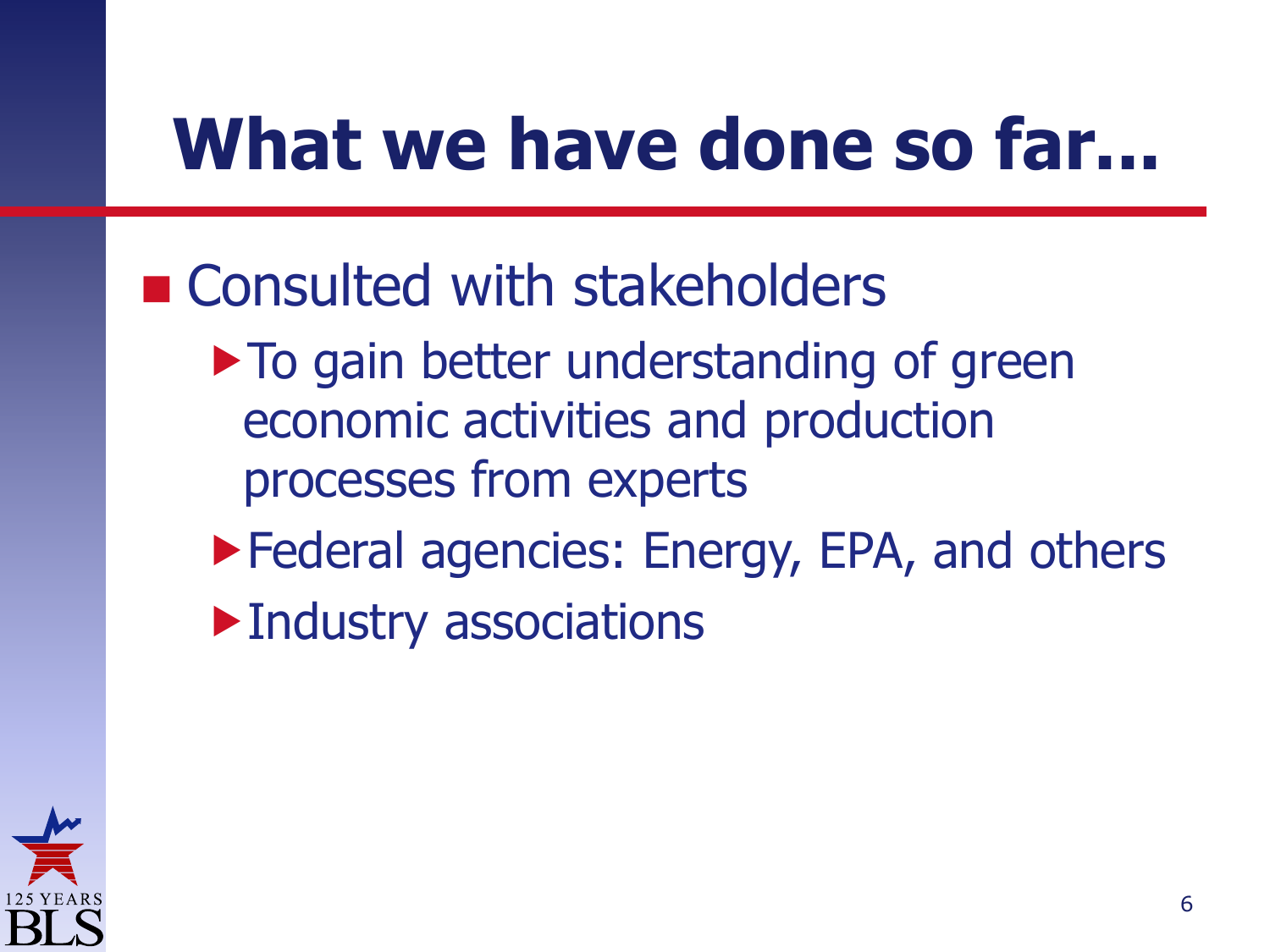### **Measurement approach**

- **Nork within existing classifications** 
	- North American Industry Classification System (NAICS)
	- ▶ Standard Occupational Classification (SOC)
- **Leverage existing surveys, methods,** and data
	- Quarterly Census of Employment and Wages - Annual Refiling Survey



▶ Occupational Employment Statistics survey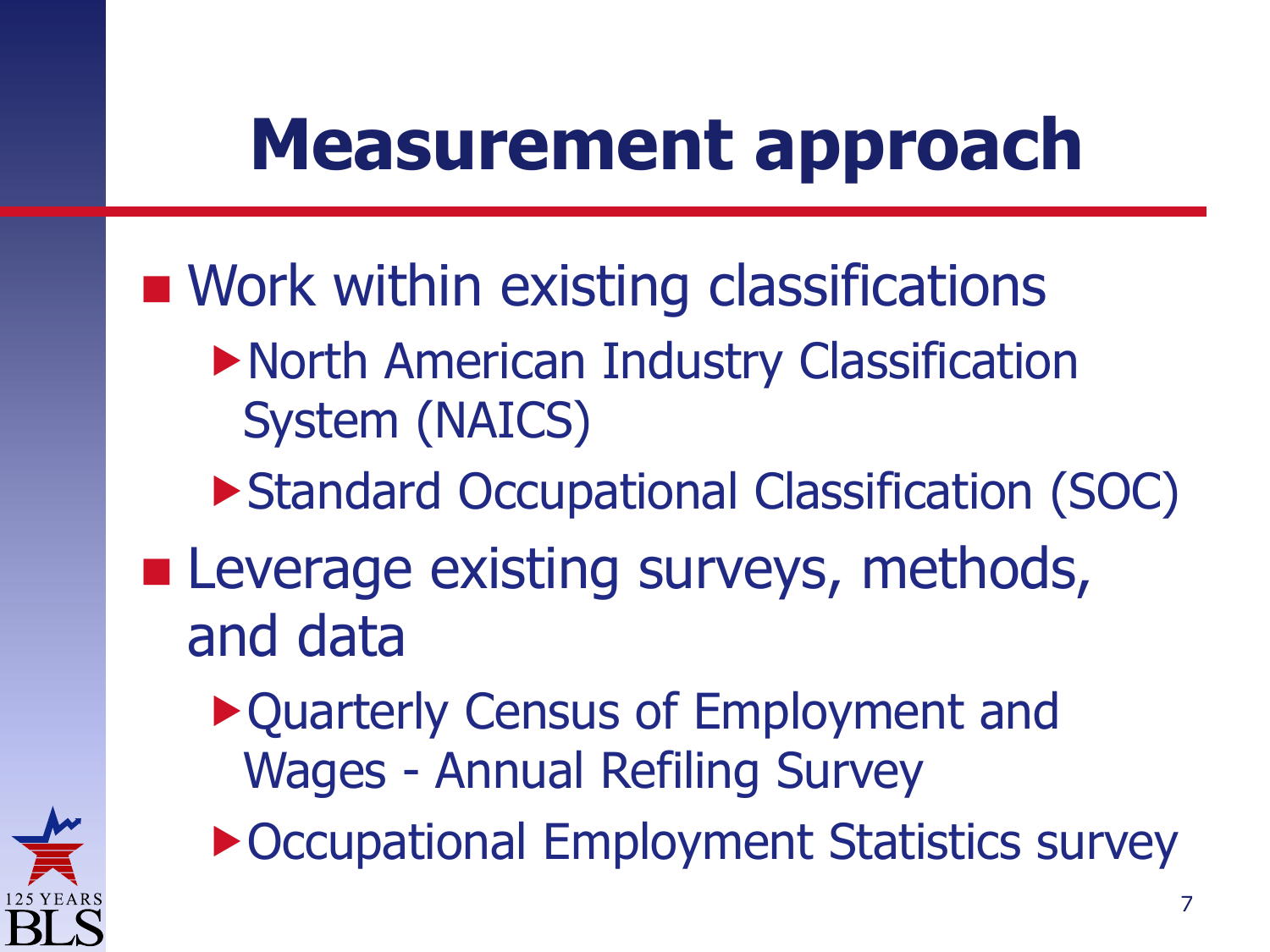#### Green economic activity ▶ Economic activities that preserve or improve the natural environment

Green jobs are jobs related to performing green economic activities

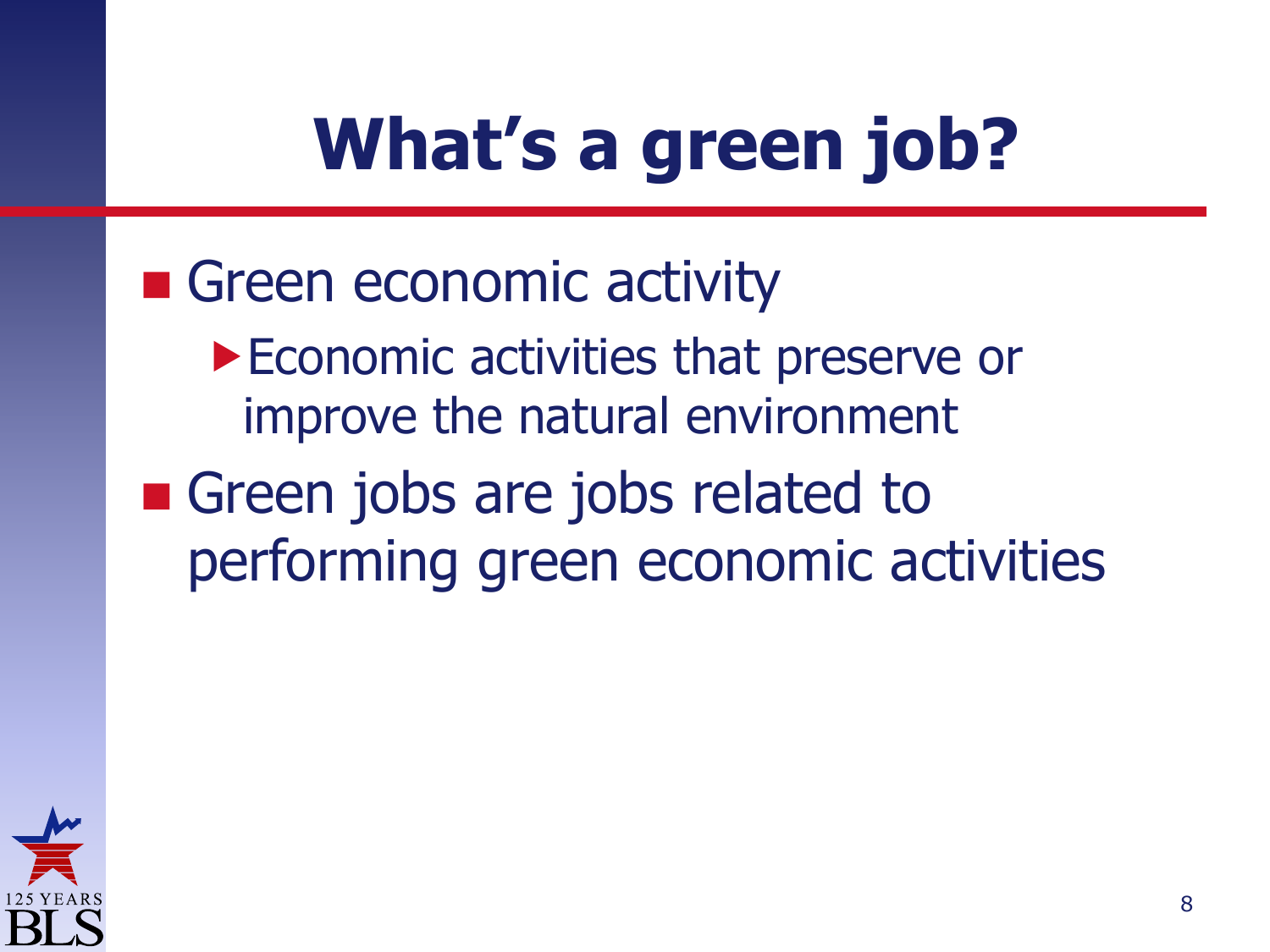- **Broad categories of green economic** activity
	- ▶ Generating energy from renewable sources
	- **Increasing energy efficiency**
	- Preventing, reducing, and cleaning up pollution
	- **Providing environmental support services**
	- Environmental regulation by government

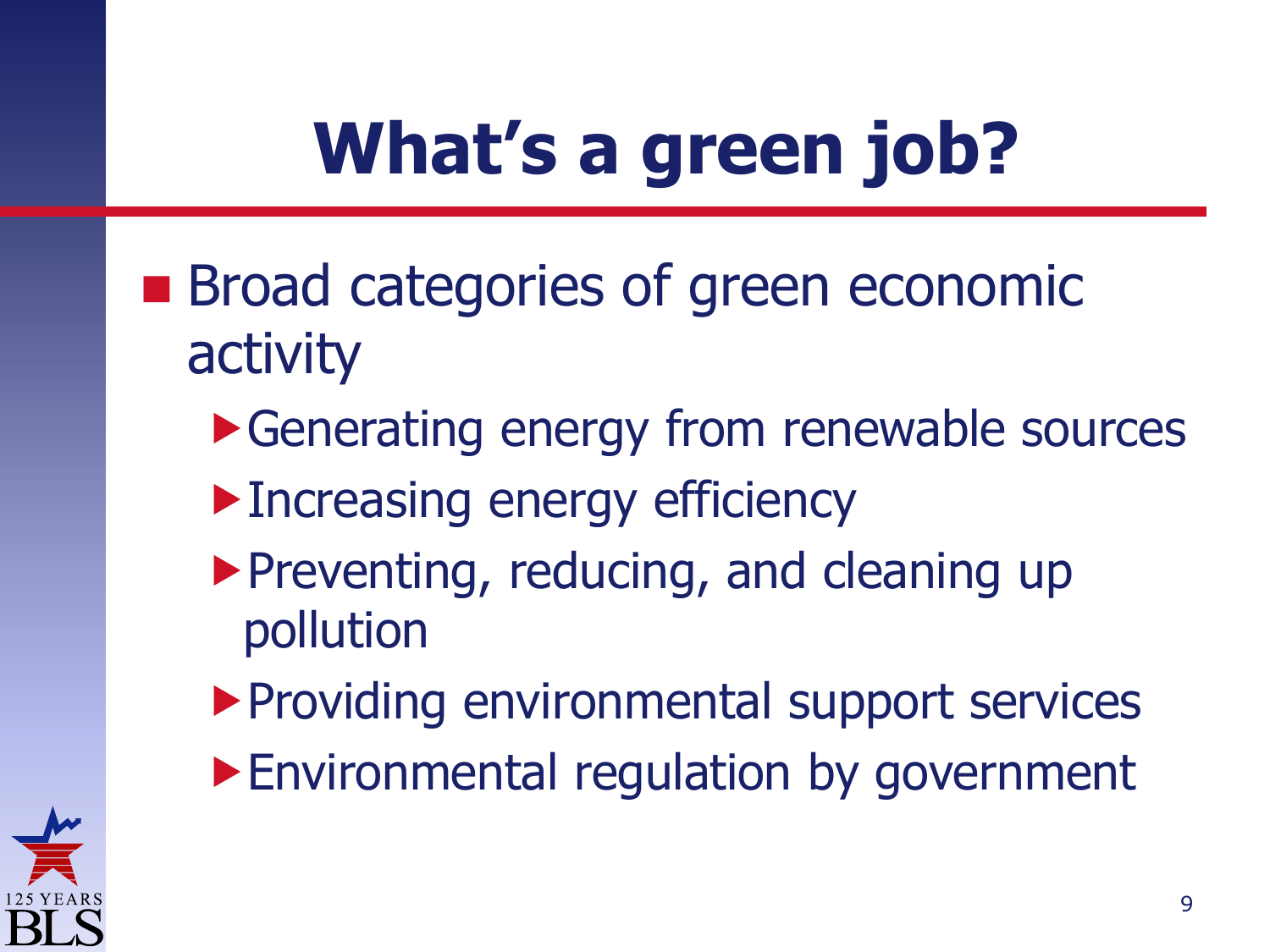- **NHAT Industries perform green** economic activities?
	- **Produce green products or services**
	- **Produce a specialized input to production** of a green product or service (e.g., wind turbine blades)
	- $\triangleright$  Principle input is an identifiable green product or service (e.g., sell organic food)



**Exclude activities where "green practices"** are incidental to main activity  $10^{10}$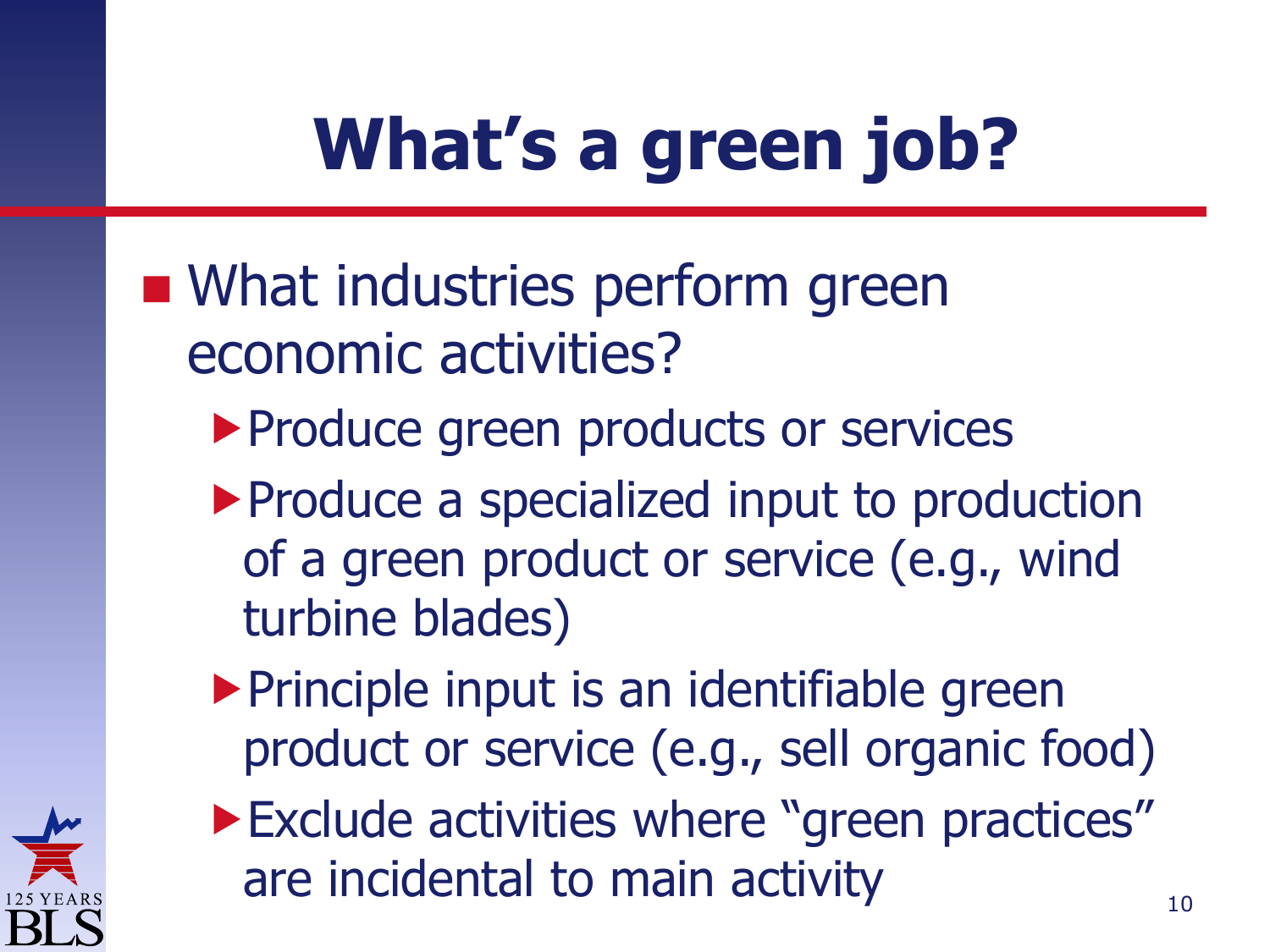- **Industry example: Wind Energy** Production
	- ▶ Develop the technology (professional, scientific, and technical services)
	- ▶ Produce the turbines, blades (manufacturing)
	- ▶ Sell the turbines, blades (wholesale trade)
	- ▶ Build the wind farm (construction)
	- ▶ Operate the wind farm (utilities)

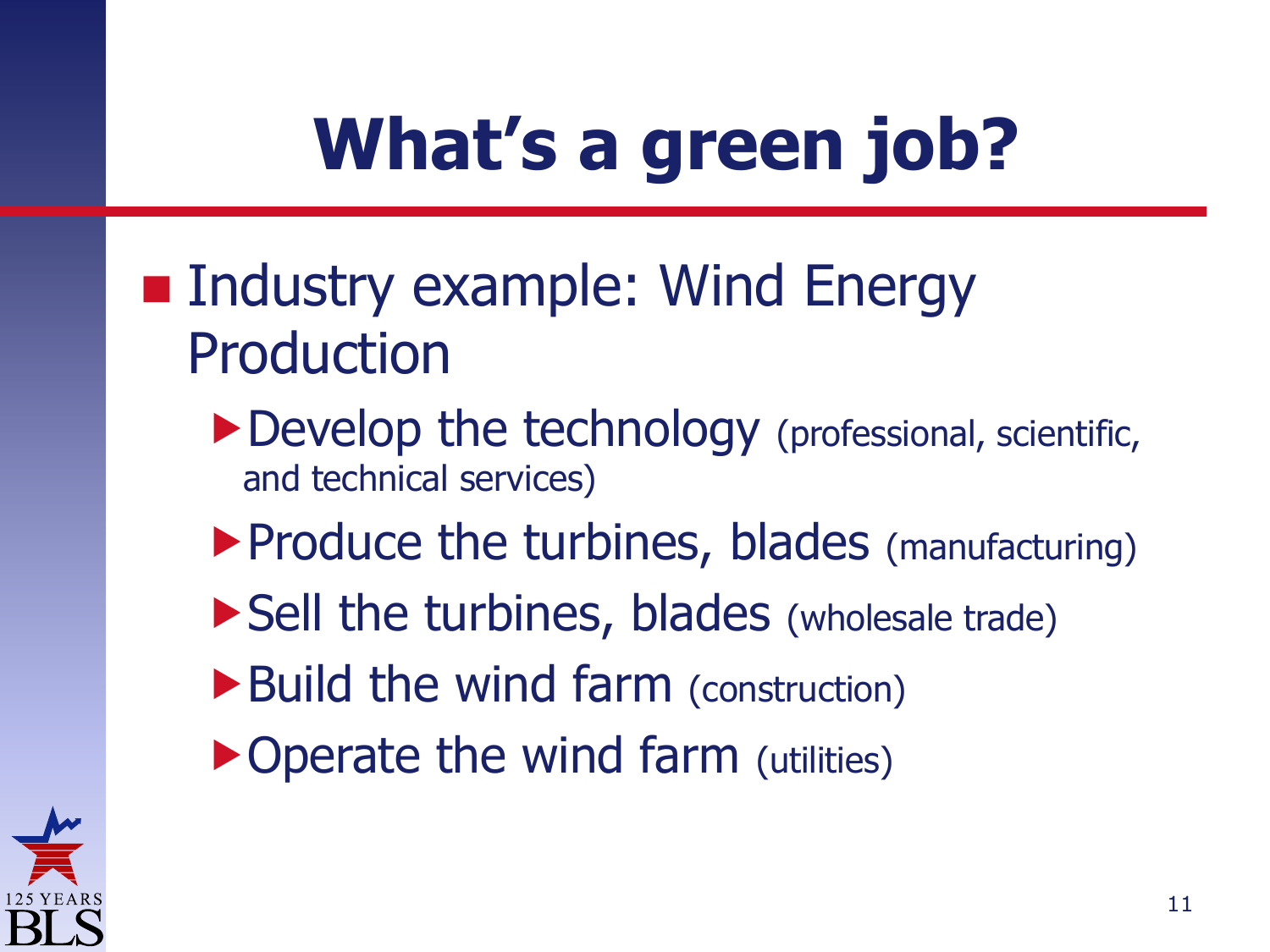- Occupations: What workers perform green economic activities?
	- Workers who perform tasks that contribute directly to the performance of green economic activities

▶ "Contribute directly" versus support activities

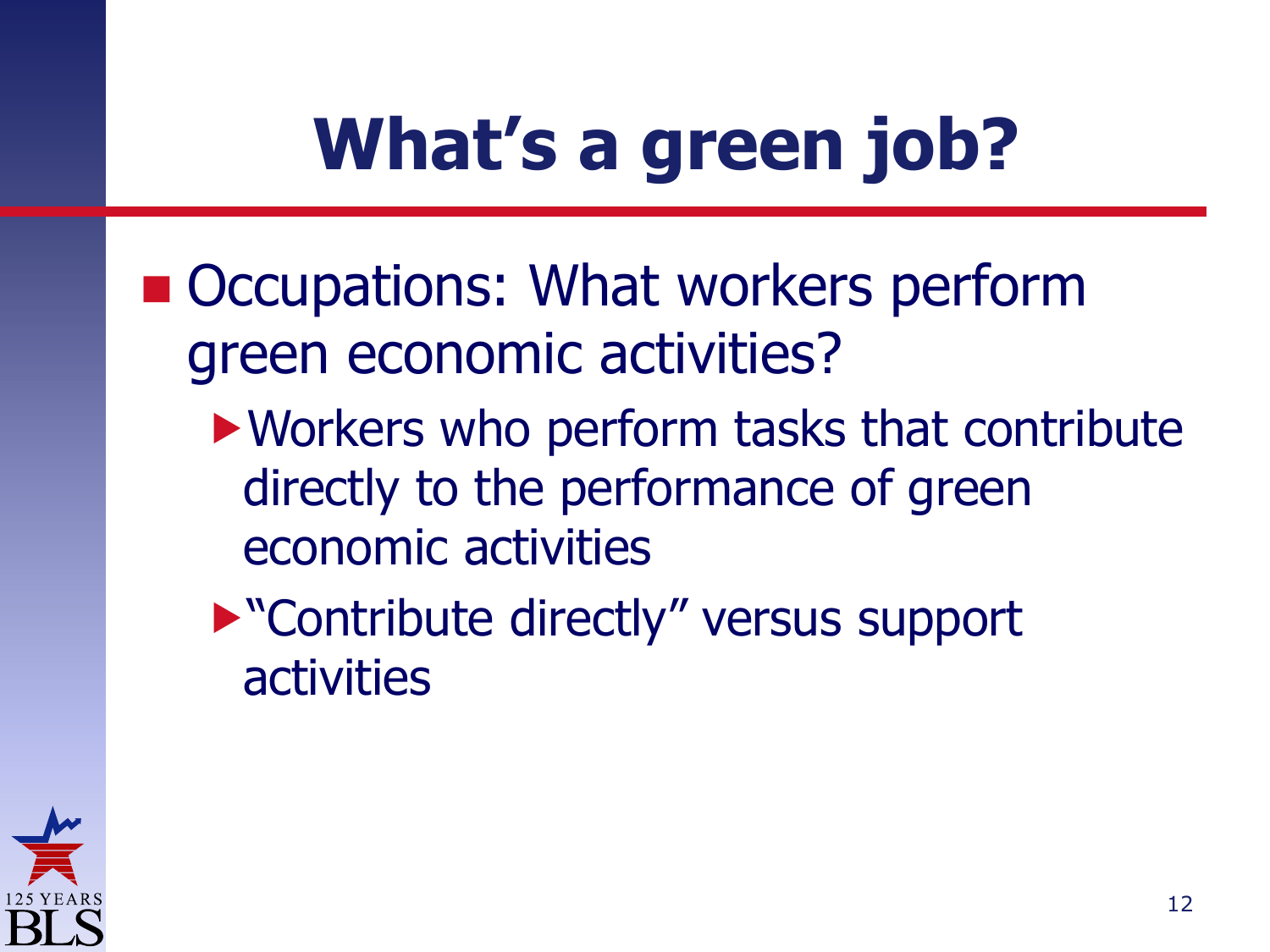- Occupation example: Wind Energy Production
	- Develop the technology (engineering occupations)
	- ▶ Produce the turbines, blades (production occupations)
	- ▶ Sell the turbines, blades (sales occupations)
	- ▶ Build the wind farm (construction occupations)
	- ▶ Operate the wind farm (management, engineering, and maintenance occupations)

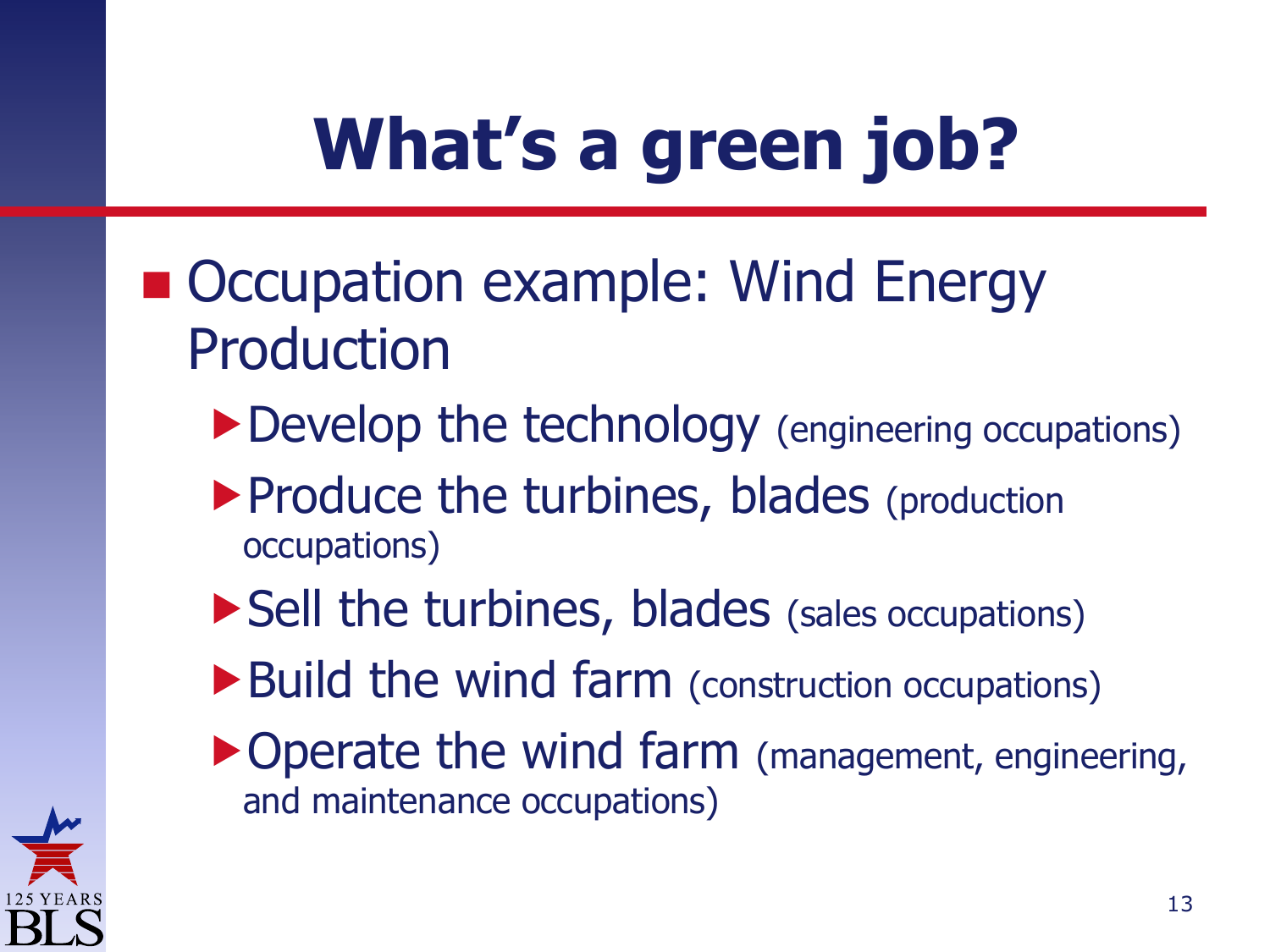#### **What's next?**

- Congressional action on FY2010 budget
- **Finalize green jobs definition for review** with stakeholders
- During FY2010, develop data collection methods and begin collecting industry data
- During FY2011, begin collecting occupational data and publishing industry data  $14$